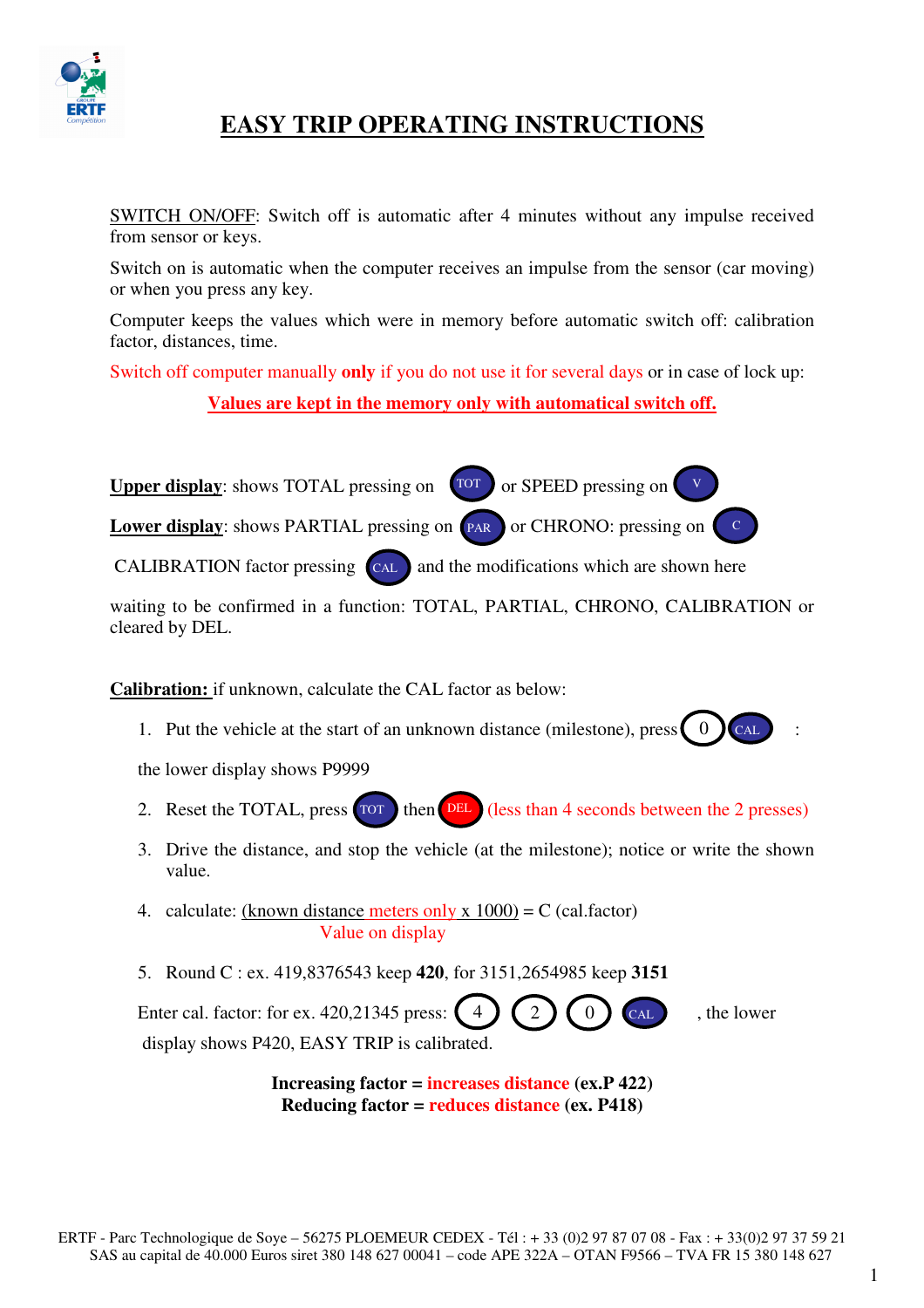| Count up, count down, stop or delete                                                               |
|----------------------------------------------------------------------------------------------------|
| Same for PARTIAL or CHRONO<br>TOTAL to count up:<br><b>TOT</b>                                     |
| <b>TOT</b><br>TOTAL to count down:<br>Same for PARTIAL or CHRONO                                   |
| To stop TOTAL:<br><b>TOT</b><br>Same for PARTIAL or CHRONO<br>$\overline{0}$                       |
| To reset TOTAL:<br><b>TOT</b><br><b>DEL</b><br>less than 4 seconds between the 2 presses. Same for |
| PARTIAL or CHRONO.                                                                                 |
| DEL<br>To reset PARTIAL:<br>or press on the switch of remote control.                              |
| To add or subtract distance                                                                        |
| <b>Same for PARTIAL</b><br>Add 500 meters IN TOTAL:<br>5<br><b>TOT</b><br>$\overline{0}$           |
| $\overline{0}$<br>Subtract 350 meters in TOTAL<br>Same for PARTIAL<br>3<br><b>TOT</b>              |
| To replace a distance                                                                              |
| At a point of the Road-book (house, cross-junction, GPS point), the distance should be 153,89 Km   |
| which is shown in the lower display, and at this<br>8<br>9<br>Press                                |
| : the mileage in TOTAL is replaced.<br>point press [TOT]                                           |
| To calculate the checking time: Start time 9h35, target time 45 mn.                                |
| then<br>, time shown: 10h20<br>Press<br>5<br>3<br>$\mathcal{C}$                                    |
| To display the instant speed                                                                       |
| Press on<br>. To return to TOTAL press on                                                          |
|                                                                                                    |

## **Brightness of display:**

By pressing on  $\Box$ , 4 different steps of brightness.

## **Thread description:**

| wire/connector | number | <b>COLOUR</b>                                       |
|----------------|--------|-----------------------------------------------------|
| $+12$ volts    | 1      | red                                                 |
| <b>Mass</b>    | 7      | black                                               |
| Impulsions     | 4      | coaxial: central wire<br>braids to the ground       |
| DEL1           | 5      | remote reset of partial, linked<br>to remote button |